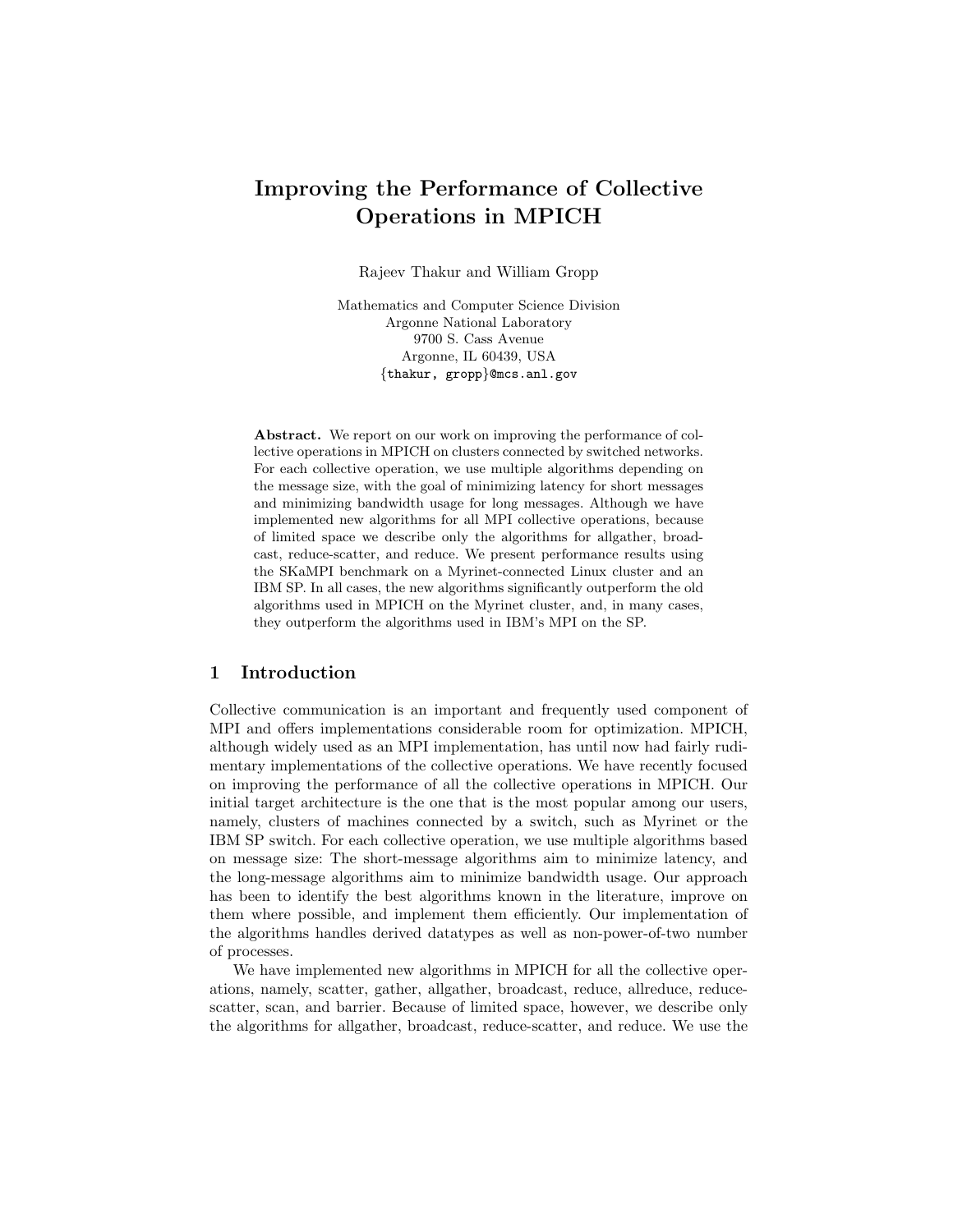SKaMPI benchmark [19] to measure the performance of the algorithms on two platforms: a Linux cluster at Argonne connected with Myrinet 2000 and the IBM SP at the San Diego Supercomputer Center. On the Myrinet cluster we use MPICH-GM and compare the performance of the new algorithms with the old algorithms in MPICH-GM. On the IBM SP, we use IBM's MPI and compare the performance of the new algorithms with the algorithms used in IBM's MPI. On both systems, we ran one MPI process per node. We implemented the new algorithms as functions on top of MPI point-to-point operations, so that we can compare performance simply by linking or not linking the new functions.

The rest of this paper is organized as follows. Section 2 describes related work in this area. Section 3 describes the cost model we use to guide the selection of the algorithms. The algorithms and their performance are described in Section 4. We conclude in Section 5 with a brief discussion of future work.

# 2 Related Work

Early work on collective communication focused on developing optimized algorithms for particular architectures, such as hypercube, mesh, or fat tree, with an emphasis on minimizing link contention, node contention, or the distance between communicating nodes [2–4, 13]. More recently, Dongarra et al. have developed automatically tuned collective communication algorithms [18]. Their approach consists of running tests to measure system parameters and then tuning their algorithms for those parameters. Researchers in Holland and at Argonne have optimized MPI collective communication for wide-area distributed environments [7, 8]. In such environments, the goal is to minimize communication over slow wide-area links at the expense of more communication over faster local-area connections. Research has also been done on developing collective communication algorithms for clusters of SMPs [12, 15–17], where communication within an SMP is done differently from communication across a cluster. Some efforts have focused on using different algorithms for different message sizes, such as the work by Van de Geijn et al. for the Intel Paragon [1, 9, 14], by Rabenseifner on reduce and allreduce [11], and by Kale et al. on all-to-all communication [6].

## 3 Cost Model

We use a simple model to estimate the cost of the collective communication algorithms in terms of latency and bandwidth usage and to guide the selection of algorithms for a particular collective communication operation. We assume that the time taken to send a message between any two nodes can be modeled as  $\alpha +$  $n\beta$ , where  $\alpha$  is the latency (or startup time) per message, independent of message size,  $\beta$  is the transfer time per byte, and n is the number of bytes transferred. We assume further that the time taken is independent of how many pairs of processes are communicating with each other, independent of the distance between the communicating nodes, and that the communication links are bidirectional (that is, a message can be transferred in both directions on the link in the same time as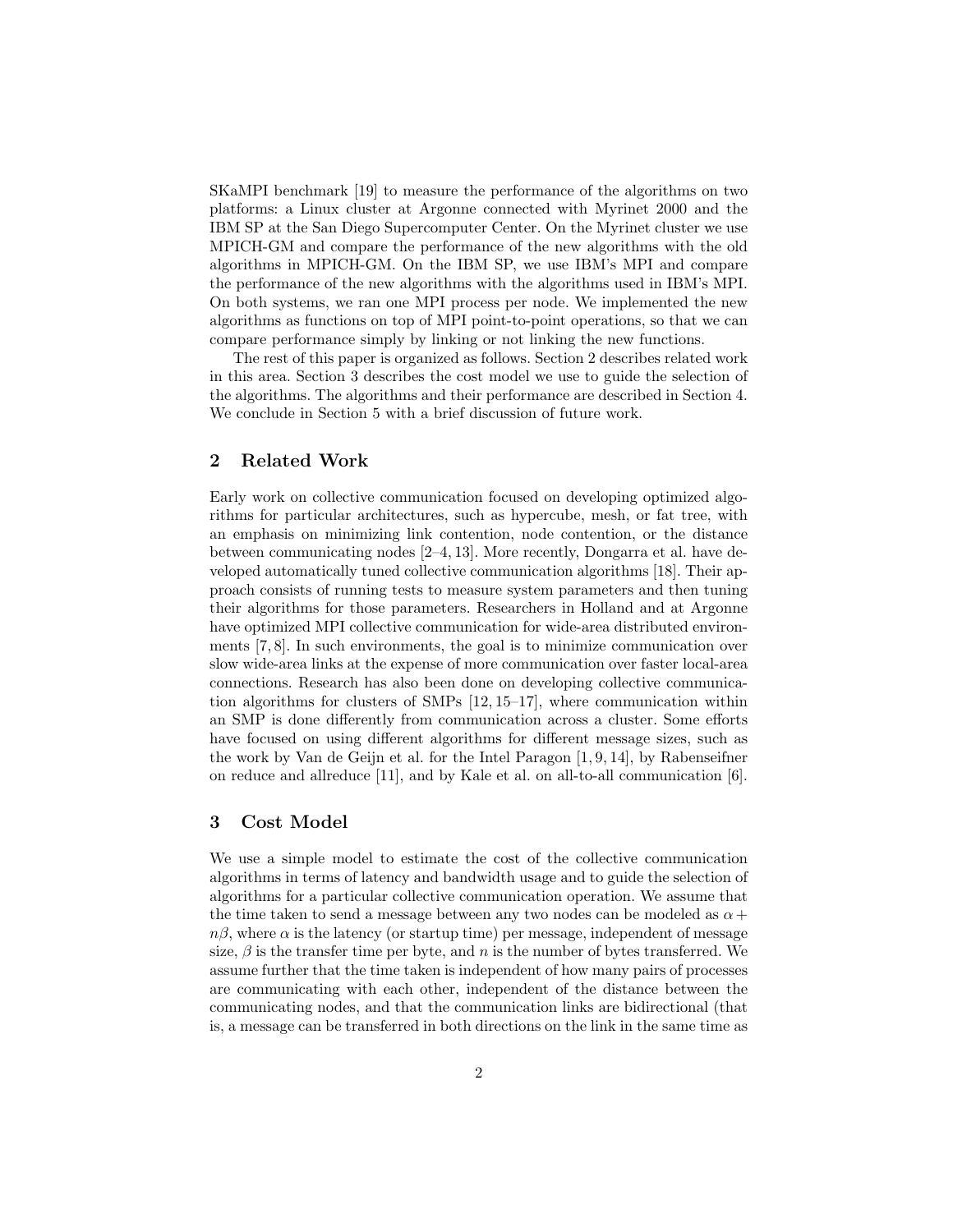in one direction). The node's network interface is assumed to be single ported; that is, at most one message can be sent and one message can be received simultaneously. In the case of reduction operations, we assume that  $\gamma$  is the computation cost per byte for performing the reduction operation locally on any process.

# 4 Algorithms

In this section we describe the new algorithms and their performance.

### 4.1 Allgather

MPI Allgather is a gather operation in which the data contributed by each process is gathered on all processes, instead of just the root process as in MPI Gather.

The old algorithm for allgather in MPICH uses a ring method in which the data from each process is sent around a virtual ring of processes. In the first step, each process i sends its contribution to process  $i + 1$  and receives the contribution from process  $i - 1$  (with wrap-around). From the second step onwards each process  $i$  forwards to process  $i+1$  the data it received from process  $i-1$  in the previous step. If p is the number of processes, the entire algorithm takes  $p-1$  steps. If n is the total amount of data to be gathered on each process, then at every step each process sends and receives  $\frac{n}{p}$  amount of data. Therefore, the time taken by this algorithm is given by  $T_{ring} = (p-1)\alpha + \frac{p-1}{p}n\beta$ . Note that the bandwidth term cannot be reduced further because each process must receive  $\frac{n}{p}$  data from  $p-1$  other processes. The latency term, however, can be reduced if we use an algorithm that takes  $\lg p$  steps. We use such an algorithm, called recursive doubling, for the new allgather in MPICH. Recursive doubling has been used in the past, particularly on hypercube systems; it is also used in the implementation of allreduce in [11].

Figure 1 illustrates how the recursive doubling algorithm works. In the first step, processes that are a distance 1 apart exchange their data. In the second step, processes that are a distance 2 apart exchange their own data as well as the data they received in the previous step. In the third step, processes that are a distance 4 apart exchange their own data as well the data they received in the previous two steps. In this way, for a power-of-two number of processes, all processes get all the data in  $\lg p$  steps. The amount of data exchanged by each process is  $\frac{n}{p}$  in the first step,  $\frac{2n}{p}$  in the second step, and so forth, up to  $\frac{2^{\lg p-1}n}{p}$  in the last step. Therefore, the total time taken by this algorithm is  $T_{rec\_dbl} = \lg p \alpha + \frac{p-1}{p} n \beta.$ 

The recursive-doubling algorithm is straightforward for a power-of-two number of processes but is a little tricky to get right for a non-power-of-two number of processes. We have implemented the non-power-of-two case as follows. At each step of recursive doubling, if the current subtree is not a power of two, we do additional communication to ensure that all processes get the data they would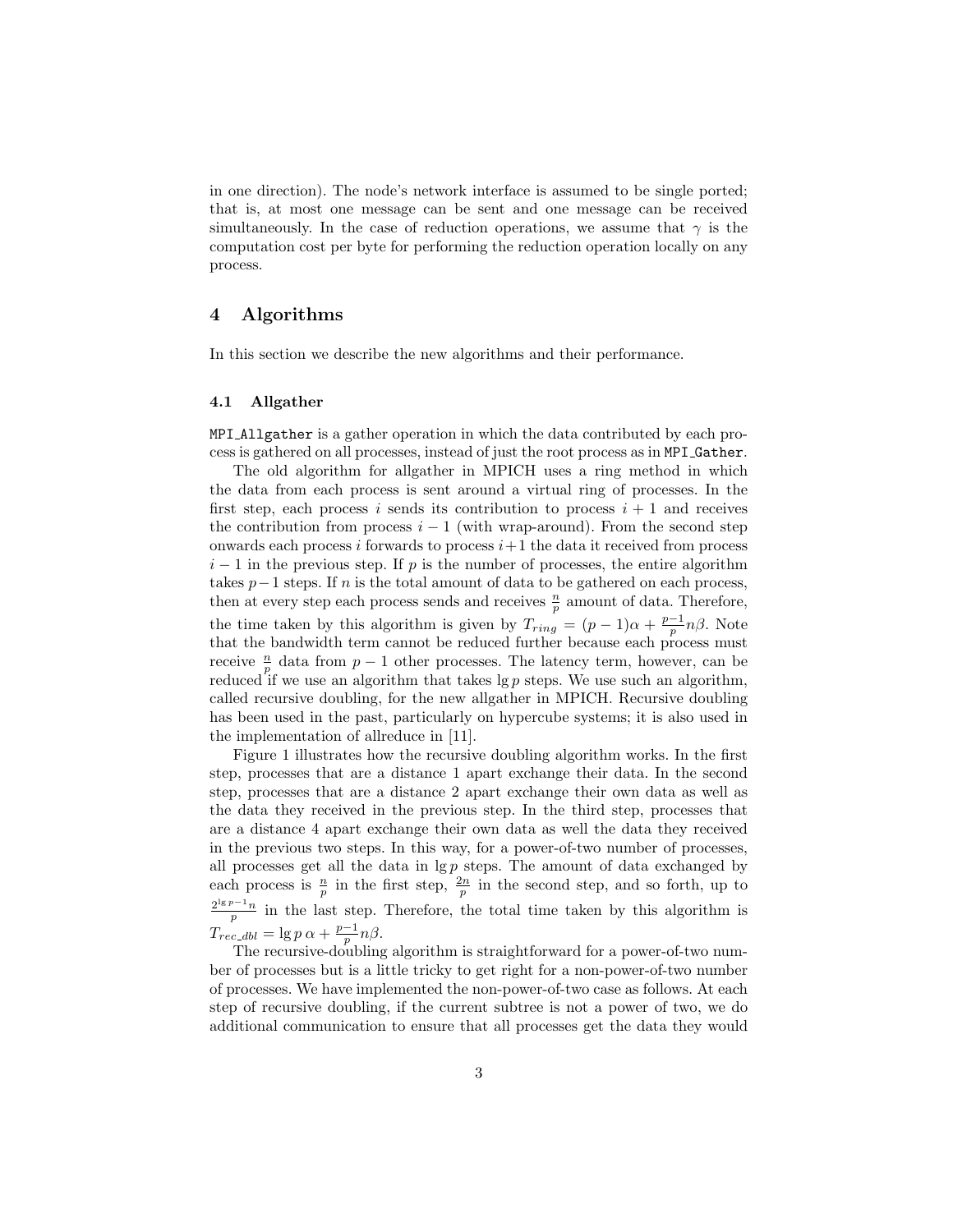

Fig. 1. Recursive doubling for allgather

have gotten had the subtree been a power of two. This communication is done in a logarithmic fashion to minimize the additional latency. This approach is necessary for the subsequent steps of recursive doubling to work correctly. The total number of steps for the non-power-of-two case is bounded by  $2|\lg p|$ .

Note that the bandwidth term for recursive doubling is the same as for the ring algorithm, whereas the latency term is much better. Therefore, one would expect recursive doubling to perform better than the ring algorithm for short messages and the two algorithms to perform about the same for long messages. We find that this situation is true for short messages (see Figure 2). For long messages (> 512 KB), however, we find that recursive doubling runs much slower than the ring algorithm, as shown in Figure 3. We believe this difference is because of the difference in the communication pattern of the two algorithms: The ring algorithm has a nearest-neighbor communication pattern, whereas in recursive doubling, processes that are much farther apart communicate. To confirm this hypothesis, we used the  $b$ -eff MPI benchmark [10], which measures the performance of about 48 different communication patterns, and found that, for long messages on both the Myrinet cluster and the IBM SP, some communication patterns (particularly nearest neighbor) achieve more than twice the bandwidth of other communication patterns. In MPICH, therefore, we use the recursive-doubling algorithm for short- and medium-size messages (< 512 KB) and the ring algorithm for long messages ( $\geq$  512 KB).



Fig. 2. Performance of allgather for short messages on the Myrinet cluster (64 nodes). The size on the x-axis is the total amount of data gathered on each process.

We note that the dissemination algorithm [5] used to implement barrier operations is a better algorithm for non-power-of-two number of processes as it takes [ $\lg p$ ] steps. In each step k of this algorithm, process i sends a message to process  $(i+2^k)$  and receives a message from process  $(i-2^k)$  (with wrap-around). This algorithm works well for barrier operations, where no data needs to be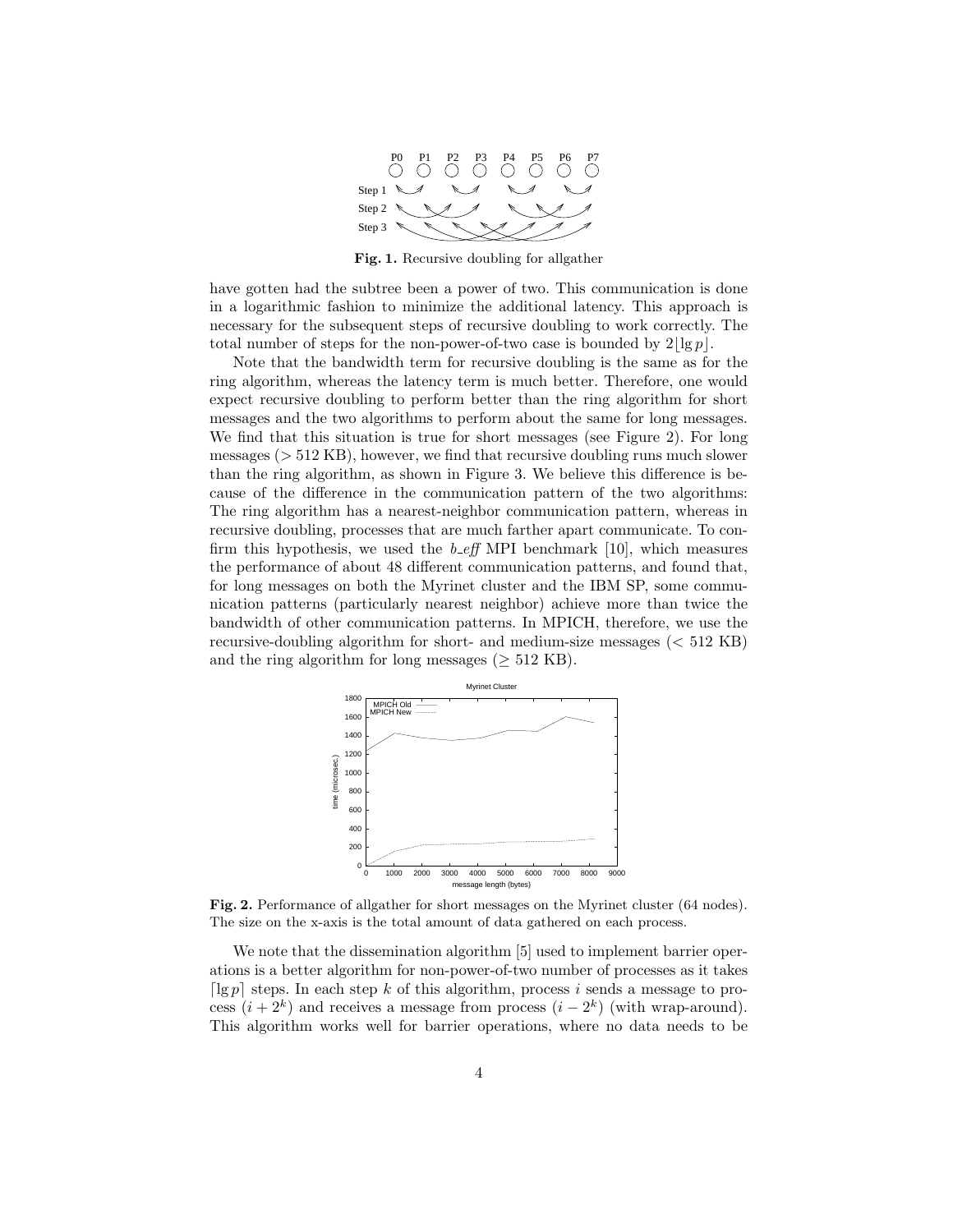

Fig. 3. Ring algorithm versus recursive doubling for long-message allgather (64 nodes). The size on the x-axis is the total amount of data gathered on each process.

communicated: Processes simply send 0-byte messages. We, however, find it not easy to use for collective operations that have to communicate data, because keeping track of which data must be routed to which process is nontrivial in this algorithm and requires extra bookkeeping and memory copies. With recursive doubling, on the other hand, keeping track of the data is trivial.

### 4.2 Broadcast

The old algorithm for broadcast in MPICH is the commonly used binary tree algorithm. In the first step, the root sends data to process (root  $+\frac{p}{2}$ ). This process and the root then act as new roots within their own subtrees and recursively continue this algorithm. This communication takes a total of  $\lceil \lg p \rceil$  steps. The amount of data communicated by a process at any step is  $n$ . Therefore, the time taken by this algorithm is  $T_{tree} = \lceil \lg p \rceil (\alpha + n\beta)$ .

This algorithm is good for short messages because it has a logarithmic latency term. For long messages, however, a better algorithm has been proposed by Van de Geijn et al. that has a lower bandwidth term [1, 14]. In this algorithm, the message to be broadcast is first divided up and scattered among the processes, similar to an MPI Scatter; the scattered data is then collected back to all processes, similar to an MPI Allgather. The time taken by this algorithm is the sum of the times taken by the scatter, which is  $(\lg p \alpha + \frac{p-1}{p}n\beta)$  for a binary tree algorithm, and the allgather for which we use either recursive doubling or the ring algorithm depending on the message size. Therefore, for very long messages where we use the ring allgather, the time taken by the broadcast is  $T_{vandegeijn} = (\lg p + p - 1)\alpha + 2\frac{p-1}{p}n\beta.$ 

Comparing this time with that for the binary tree algorithm, we see that for long messages (where the latency term can be ignored) and when  $\lg p > 2$  (or  $p > 4$ , the Van de Geijn algorithm is better than binary tree. The maximum improvement in performance that can be expected is  $(\lg p)/2$ . In other words, the larger the number of processes, the greater the expected improvement in performance. Figure 4 shows the performance for long messages of the new algorithm versus the old binary tree algorithm in MPICH as well as the algorithm used by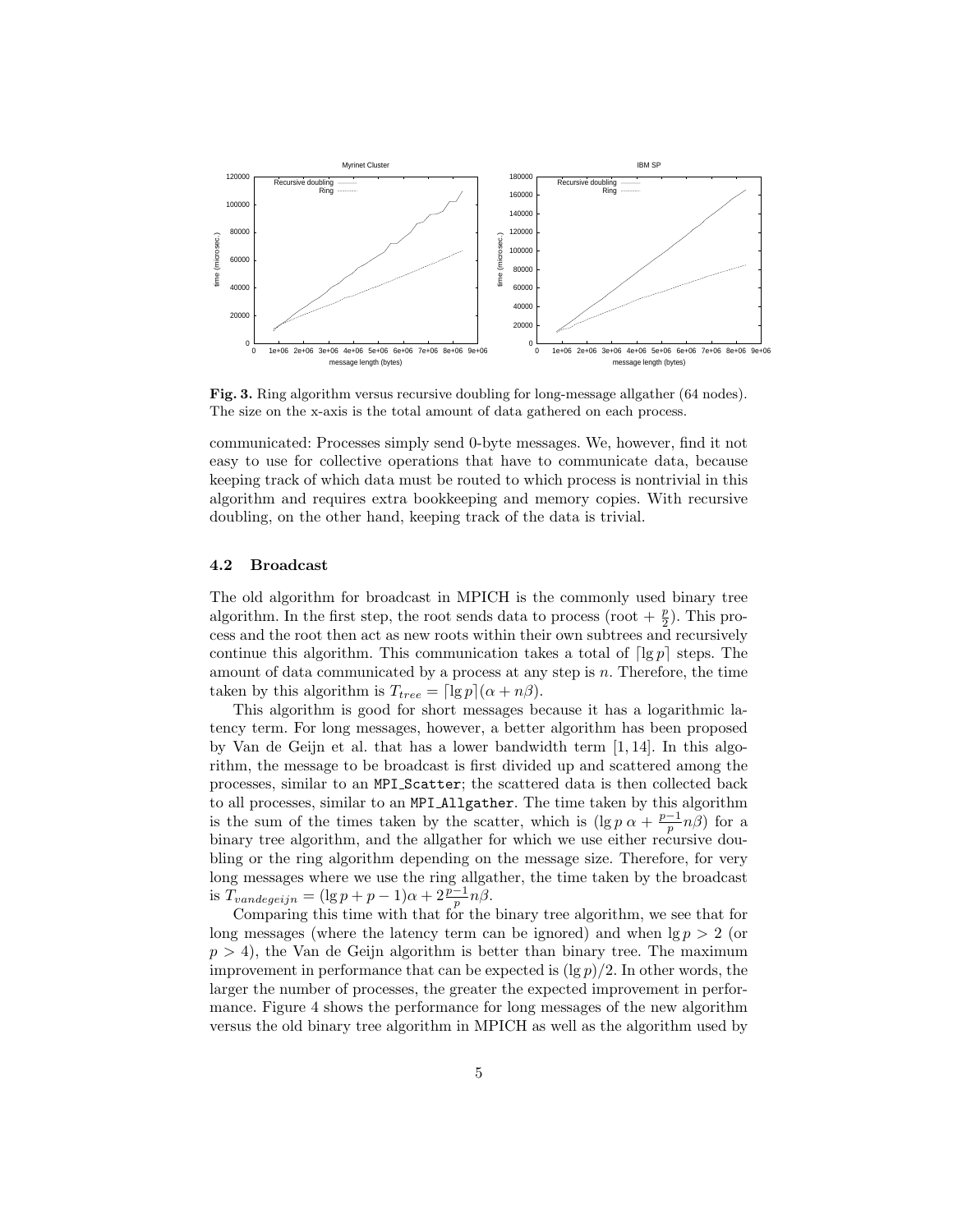IBM's MPI on the SP. In both cases, the new algorithm performs significantly better. Therefore, we use the binary tree algorithm for short messages ( $< 12$ ) KB) and the Van de Geijn algorithm for long messages ( $\geq$  12 KB).



Fig. 4. Performance of long-message broadcast (64 nodes)

#### 4.3 Reduce-Scatter

Reduce-scatter is a variant of reduce in which the result, instead of being stored at the root, is scattered among all processes. The old algorithm in MPICH implements reduce-scatter by doing a binary tree reduce to rank 0 followed by a linear scattery. This algorithm takes  $\lg p + p - 1$  steps, and the bandwidth term is  $(\lg p + \frac{p-1}{p})n\beta$ . Therefore, the time taken by this algorithm is  $T_{old} =$  $(\lg p + p - 1)\alpha + (\lg p + \frac{p-1}{p})n\beta + n \lg p \gamma.$ 

In our new implementation of reduce-scatter, for short messages, we use different algorithms depending on whether the reduction operation is commutative or noncommutative. The commutative case occurs most commonly because all the predefined reduction operations in MPI (such as MPI SUM, MPI MAX) are commutative.

For commutative operations, we use a recursive-halving algorithm, which is analogous to the recursive-doubling algorithm used for allgather (see Figure 5). In the first step, each process exchanges data with a process that is a distance  $\frac{p}{2}$  away: Each process sends the data needed by all processes in the other half, receives the data needed by all processes in its own half, and performs the reduction operation on the received data. The reduction can be done because the operation is commutative. In the second step, each process exchanges data with a process that is a distance  $\frac{p}{4}$  away: Each process sends the data needed by all processes in the other half of the current subtree, receives the data needed by all processes in its own half of the current subtree, and performs the reduction on the received data. This procedure continues recursively, halving the data communicated at each step, for a total of  $\lg p$  steps. Therefore, if p is a power of two, the time taken by this algorithm is  $T_{rec\_half} = \lg p \alpha + \frac{p-1}{p} n \beta + \frac{p-1}{p} n \gamma$ . We use this algorithm for messages up to 512 KB.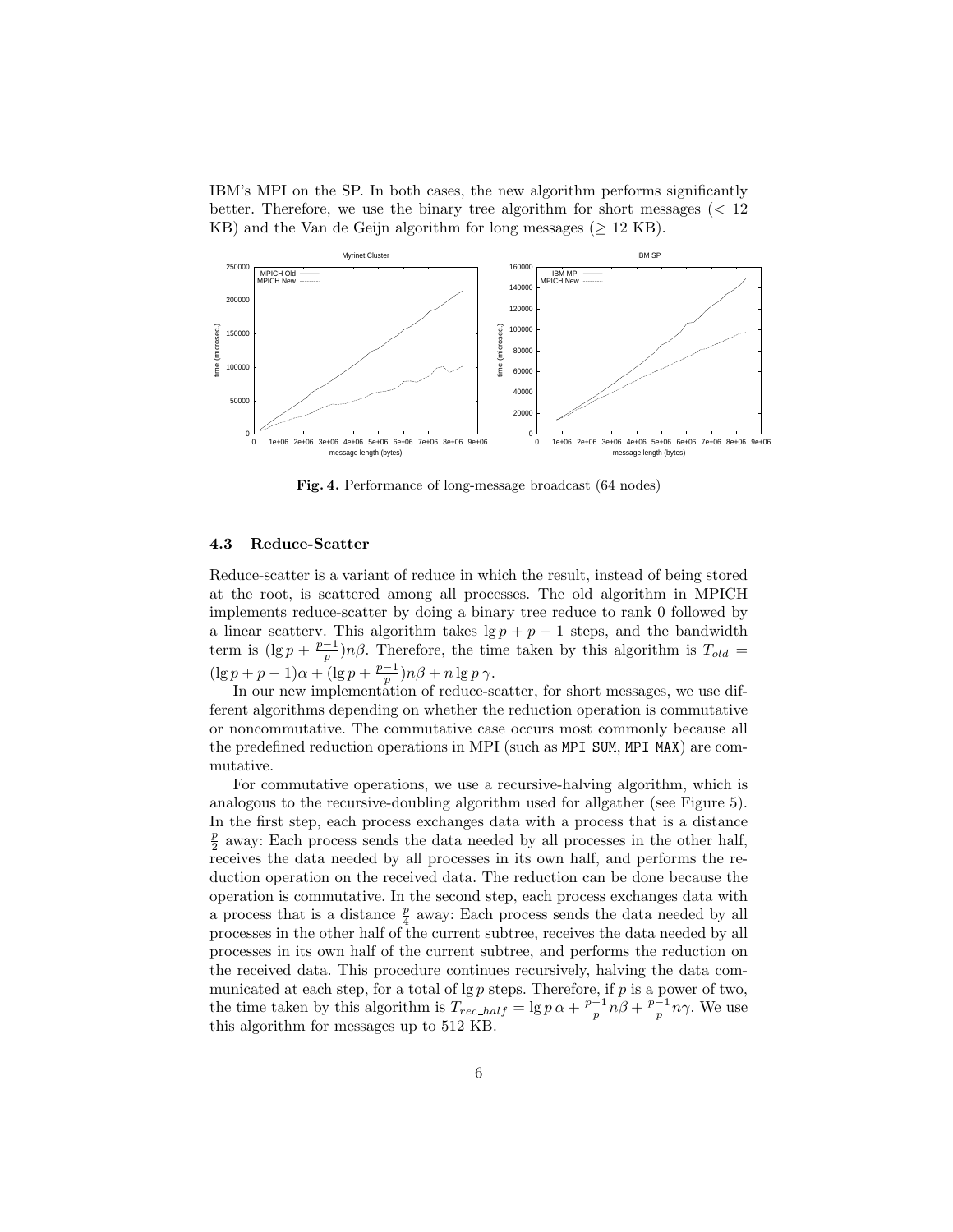

Fig. 5. Recursive halving for commutative reduce-scatter

If  $p$  is not a power of two, we first reduce the number of processes to the nearest lower power of two by having the first few even-numbered processes send their data to the neighboring odd-numbered process (rank+1). These oddnumbered processes do a reduce on the received data, compute the result for themselves and their left neighbor during the recursive halving algorithm, and, at the end, send the result back to the left neighbor. Therefore, if  $p$  is not a power of two, the time taken by the algorithm is  $T_{rec\_half} = (\lfloor \lg p \rfloor + 2)\alpha +$  $2n\beta + n(1 + \frac{p-1}{p})\gamma$ . This cost is approximate because some imbalance exists in the amount of work each process does, since some processes do the work of their neighbors as well. A similar method for handling non-power-of-two cases is used in [11].

If the reduction operation is not commutative, recursive halving will not work. Instead, we use a recursive-doubling algorithm similar to the one in allgather. In the first step, pairs of neighboring processes exchange data; in the second step, pairs of processes at distance 2 apart exchange data; in the third step, processes at distance 4 apart exchange data; and so forth. However, more data is communicated than in allgather. In step 1, processes exchange all the data except the data needed for their own result  $(n-\frac{n}{p})$ ; in step 2, processes exchange all data except the data needed by themselves and by the processes they communicated with in the previous step  $(n-\frac{2n}{p})$ ; in step 3, it is  $(n-\frac{4n}{p})$ ; and so forth. Therefore, the time taken by this algorithm is  $T_{short} = \lg p\alpha + n(\lg p - \frac{p-1}{p})\beta + n(\lg p - \frac{p-1}{p})\gamma$ . We use this algorithm for very short messages  $( $512$  bytes).$ 

For long messages ( $> 512KB$  in the case of commutative operations and  $>$ 512 bytes in the case of noncommutative operations), we use a pairwise exchange algorithm that takes  $p-1$  steps. At step i, each process sends data to  $rank + i$ , receives data from  $rank - i$ , and performs the local reduction. The data exchanged is only the data needed for the scattered result on the process  $(\approx \frac{n}{p})$ . The time taken by this algorithm is  $T_{long} = (p-1)\alpha + \frac{p-1}{p}n\beta + \frac{p-1}{p}n\gamma$ . Note that this algorithm has the same bandwidth requirement as the recursive halving algorithm. Nonetheless, we use this algorithm for long messages because it performs much better than recursive halving (similar to the results for recursive doubling versus ring algorithm for long-message allgather).

The SKaMPI benchmark, by default, uses a noncommutative user-defined reduction operation. Since commutative operations are more commonly used, we modified the benchmark to use a commutative operation, namely, MPI SUM. Figure 6 shows the performance of the new algorithm for short messages on the IBM SP. The performance is significantly better than that of the algorithm used in IBM's MPI. For large messages, the new algorithm performs about the same as the one used in IBM's MPI. Because of a known problem in our Myrinet network, we were not able to test the old algorithm for short messages (the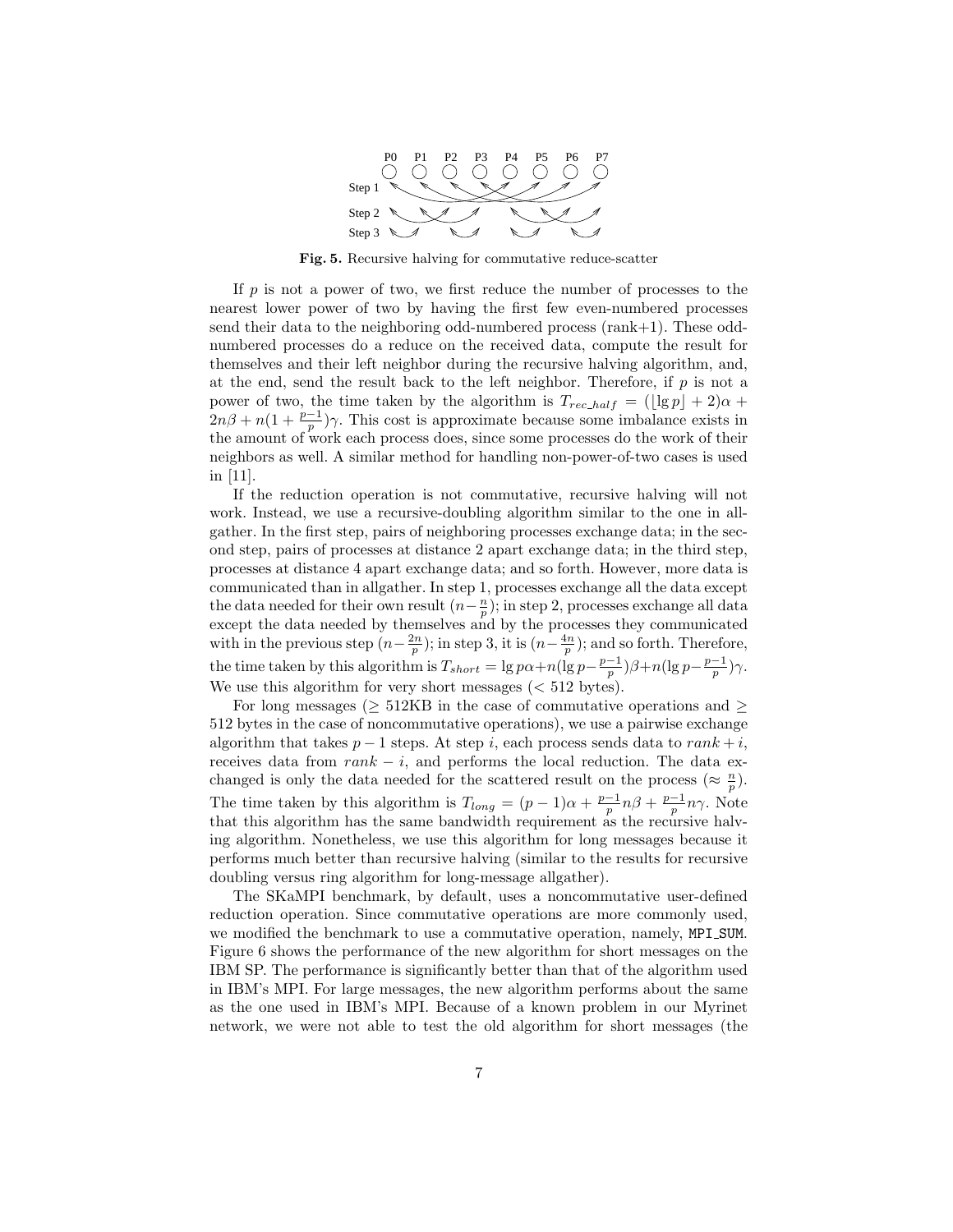program hangs). We were able to test it for long messages on 32 nodes, and the results are shown in Figure 6. The new algorithm performs several times better than the old algorithm (reduce + scatterv) in MPICH.



Fig. 6. Performance of reduce-scatter for short messages on the IBM SP (64 nodes) and for long messages on the Myrinet cluster (32 nodes)

#### 4.4 Reduce

MPI Reduce performs a global reduction operation and returns the result to the specified root. The old algorithm in MPICH uses a binary tree, which takes  $\lg p$ steps, and the data communicated at each step is  $n$ . Therefore, the time taken by this algorithm is  $T_{tree} = \frac{\log p}{\alpha + n\beta + n\gamma}$ . This is a good algorithm for short messages because of the  $\lg p$  steps, but a better algorithm, proposed by Rolf Rabenseifner [11], exists for long messages. The principle behind Rabenseifner's algorithm is similar to that behind Van de Geijn's algorithm for long-message broadcast. Van de Geijn implements the broadcast as a scatter followed by an allgather, which reduces the  $n \lg p\beta$  bandwidth term in the binary tree algorithm to a  $2n\beta$  term. Rabenseifner implements a long-message reduce effectively as a reduce-scatter followed by a gather to the root, which has the same effect of reducing the bandwidth term from  $n \lg p \beta$  to  $2n\beta$ .

In the case of predefined reduction operations, we use Rabenseifner's algorithm for long messages ( $> 2$  KB) and the binary tree algorithm for short messages ( $\leq 2$  KB). In the case of user-defined reduction operations, we use the binary tree algorithm for all message sizes because in this case the user may pass derived datatypes, and breaking up derived datatypes to do the reduce-scatter is tricky. With predefined reduction operations, only basic datatypes are allowed.

The time taken by Rabenseifner's algorithm is the sum of the times taken by reduce-scatter (recursive halving) and gather (binary tree), which is  $T_{rabenseifner}$  $2 \lg p \alpha + 2 \frac{p-1}{p} n \beta + \frac{p-1}{p} n \gamma.$ 

Figure 7 shows the performance of reduce for long messages on the Myrinet cluster. The new algorithm is more than twice as fast as the old algorithm in some cases. On the IBM SP we found that the new algorithm performs about the same as the one in IBM's MPI.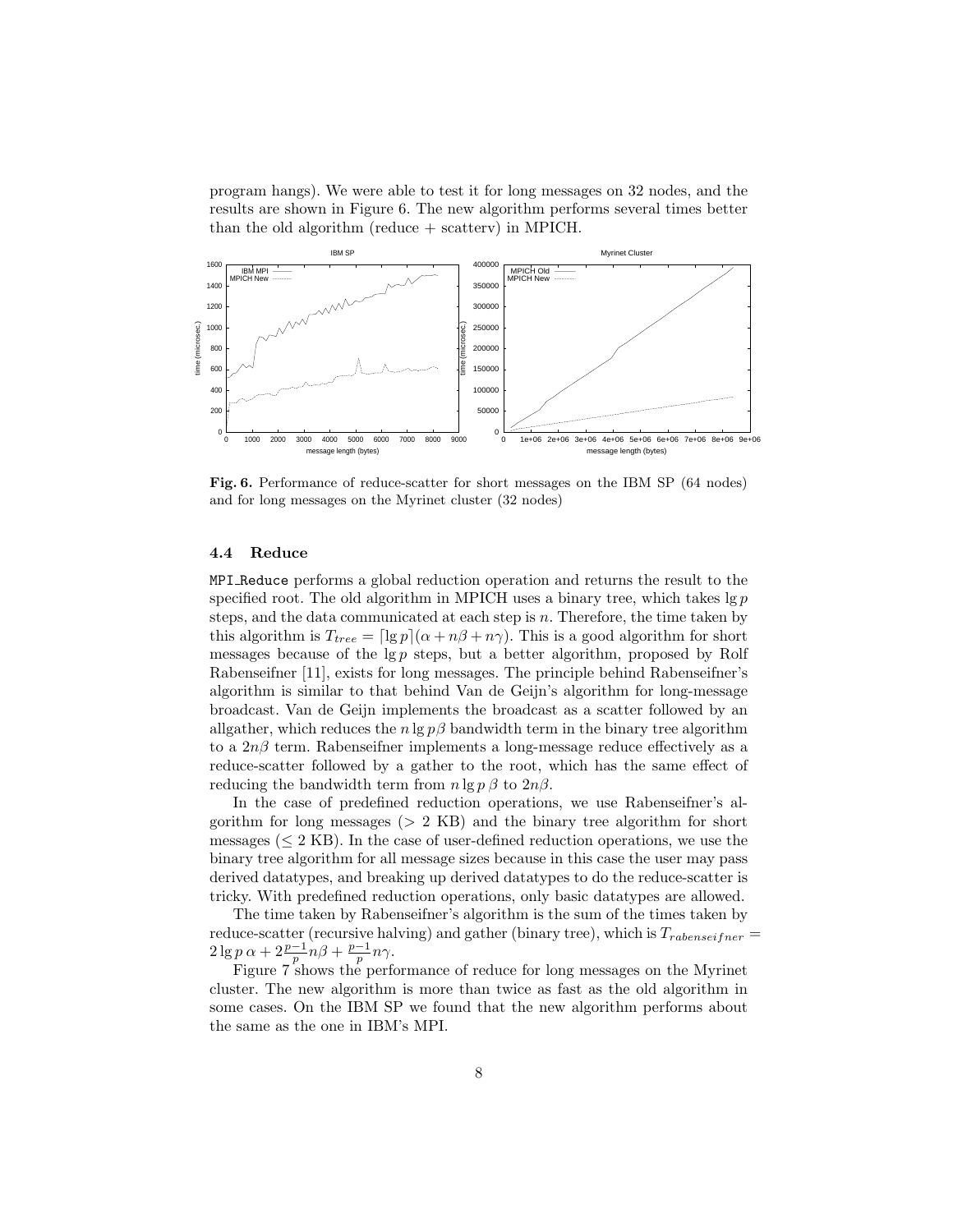

Fig. 7. Performance of reduce (64 nodes)

# 5 Conclusions and Future Work

We have reported on our work on improving the performance of the collective communication algorithms in MPICH. All these algorithms will be available in the next release of MPICH (1.2.6). Since these algorithms distinguish between short and long messages, an important factor is the message size at which we switch between the short- and long-message algorithms. At present, we use experimentally determined cut-off points, which are different for different algorithms. We plan to develop a model to calculate the cutoff points automatically based on system parameters. We also plan to extend this work to incorporate topology awareness, particularly algorithms that are optimized for architectures comprising clusters of SMPs. Finally, we plan to explore the use of one-sided communication to improve performance of collective operations.

#### Acknowledgments

This work was supported by the Mathematical, Information, and Computational Sciences Division subprogram of the Office of Advanced Scientific Computing Research, Office of Science, U.S. Department of Energy, under Contract W-31-109-ENG-38. We thank Rolf Rabenseifner for his careful reading and detailed comments on the paper.

# References

- 1. M. Barnett, S. Gupta, D. Payne, L. Shuler, R. van de Geijn, and J. Watts. Interprocessor collective communication library (InterCom). In Proceedings of Supercomputing '94, November 1994.
- 2. M. Barnett, R. Littlefield, D. Payne, and R. van de Geijn. Global combine on mesh architectures with wormhole routing. In Proceedings of the  $7<sup>th</sup>$  International Parallel Processing Symposium, April 1993.
- 3. S. Bokhari. Complete exchange on the iPSC/860. Technical Report 91–4, ICASE, NASA Langley Research Center, 1991.
- 4. S. Bokhari and H. Berryman. Complete exchange on a circuit switched mesh. In Proceedings of the Scalable High Performance Computing Conference, pages 300– 306, 1992.